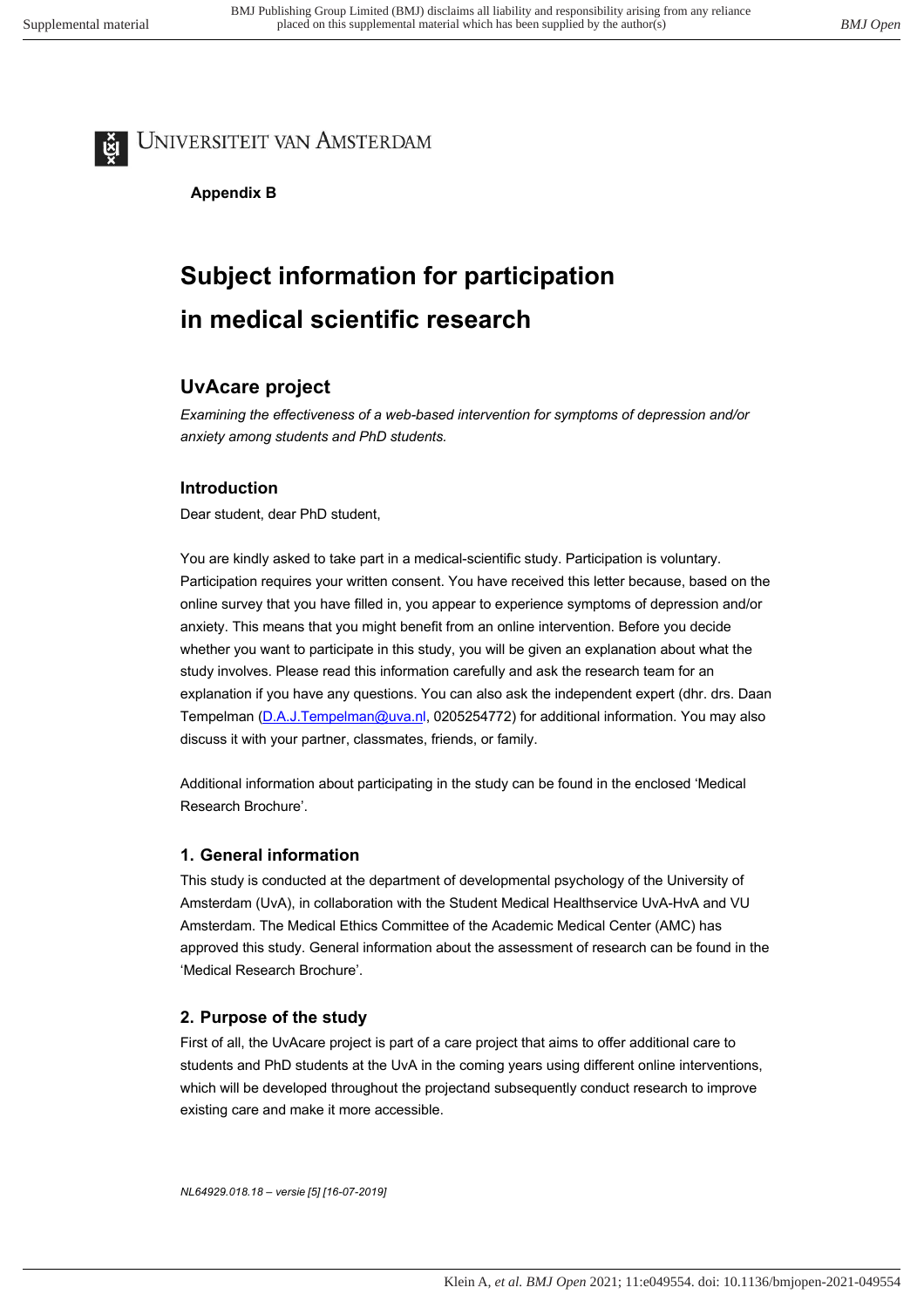*Pagina 1 van 10*

# UNIVERSITEIT VAN AMSTERDAM

Therefore, this project will investigate the effectiveness of an online intervention for university students and PhD students with symptoms of depression and/or anxiety. The efficacy of a guided transdiagnostic intervention and an unguided, automatic, version of the same online intervention will be compared to the efficacy of treatment as usual. Treatment as usual consists of the option to seek help for example of a student psychologist, a general practitioner, or of a specialist in primary or secondary mental health care. In addition, the efficacy of the guided online intervention will be compared to the efficacy of the unguided online intervention. Principally, we will examine the reduction of depression and/or anxiety symptoms before and after treatment, and compared to no treatment at all.

#### **3. Background of the study**

The goal of the UvAcare project is to recognize mental health problems in college students and PhD students and to treat those in need at an early stage. It's important to tackle this early on because college and PhD years are considered to be a peak period for the first onset of common mental disorders, such as depression and anxiety. Preventive interventions may limit the development of symptoms and may prevent low (academic) achievement and academic drop out. Research has shown that guided web-based interventions are effective in treating symptoms of depression and anxiety in the general population. In this study we examine the effectiveness of a guided and unguided transdiagnostic treatment adapted to college students' needs. We would like to examine whether these transdiagnostic web-based interventions are effective in treating symptoms of depression and/or anxiety when compared to treatment as usual services for students and PhD students.

#### **4. What participation involves**

We kindly ask you to complete a couple of questionnaires: before the self-help online intervention, at 5 weeks, at 8 weeks, at 6 months and at 12 months. In addition we ask you to fill in a short questionnaire before each treatment session, or weekly in case of the treatment-asusual condition (8 sessions/weeks) to monitor your mental health.

#### **Research**

If you decide that you would like to participate, you will receive an invitation for a clinical diagnostic interview administered through a phone call. The purpose of this interview is to determine whether you have a diagnosis of depression or anxiety and to check whether you are eligible to participate in this study. This interview lasts approximately 30-45 minutes. If you are eligible to participate we ask you to complete the first set of online questionnaires. After completing this, it will be determined by drawing lots, whether you will be assigned either to the guided intervention, to the unguided intervention or to treatment as usual. Your chance to be assigned to any of the groups is one third.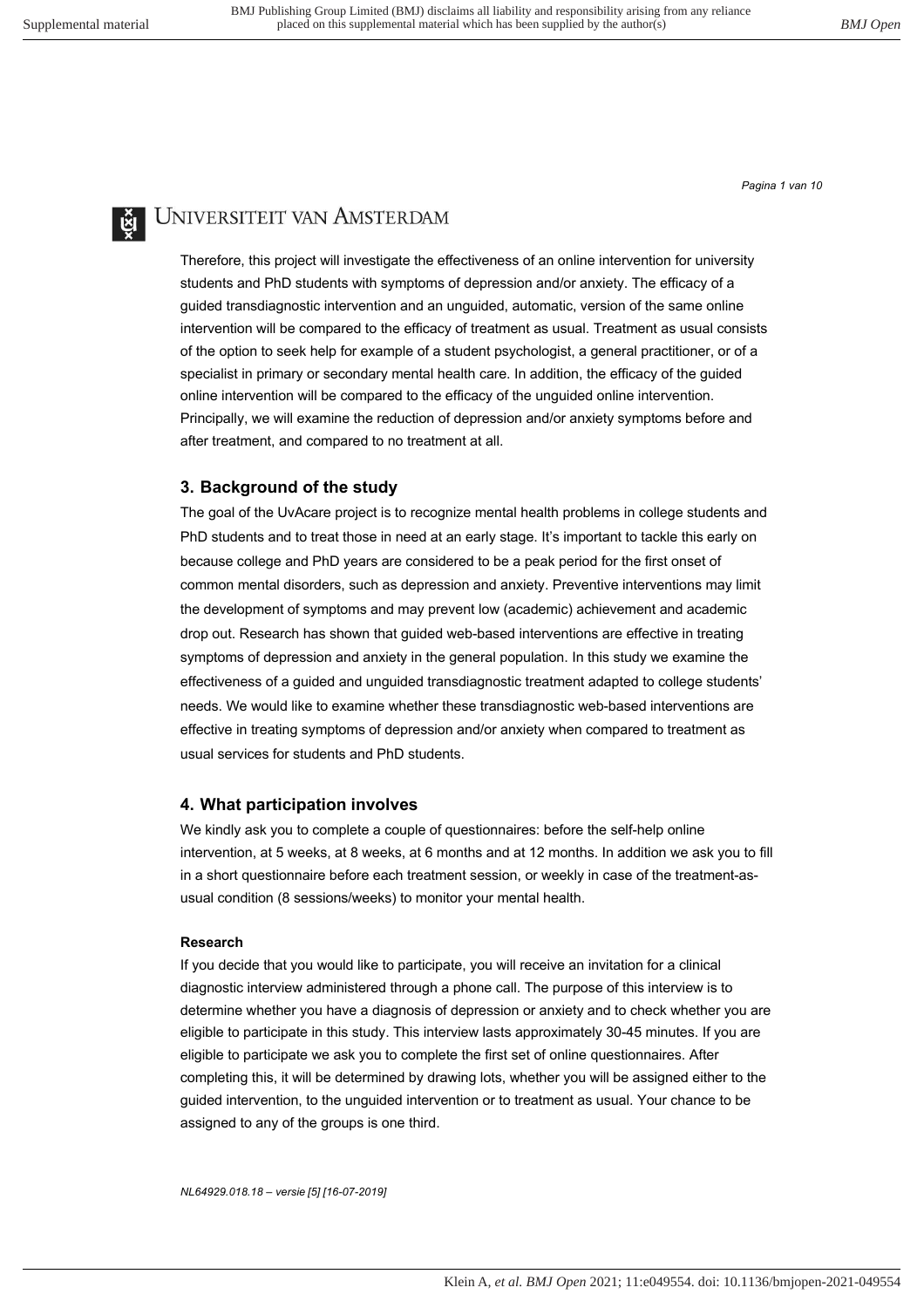*Pagina 2 van 10*

# **E** UNIVERSITEIT VAN AMSTERDAM

#### **The online intervention**

The online intervention consists of 7 sessions and one booster session 4 weeks after completing the last regular session. It is recommended to complete one session a week. One

session takes about 45 to 60 minutes. The sessions consist of text, exercises and audio-visual components (e.g. videos). Participants in the unguided intervention receive automatic feedback messages and reminders, and there is a possibility for personal contact. In additon, participants in the guided intervention receive personal feedback on every session from their personal online coach.

#### **Treatment as usual**

In the treatment-as-usual condition you will receive information about existing care facilities inside and outside of the UvA. Based on this information, you will be encouraged to seek the help you might need choosing the type of care that most appeals to you.

#### **5. What is expected of you**

In order to carry out the study properly, it is important that you follow the study instructions.

The study instructions require that you:

- complete the online questionnaires at thirteen points in time: before the beginning of the online intervention, before each treatment session or weekly during the intervention (8 sessions/weeks in total), at 5 weeks, at 8 weeks, at 6 months and at 12 months after the start of the intervention,
- will be interviewed by phone four times before the beginning of the online intervention

Thus, we will contact you after the intervention for questionnaires (after the intervention, at 6 months and 12 months).

It is important that you contact the research team (uvacare@uva.nl):

- if you no longer want to participate in the study,
- if your contact details change.

#### **6. Possible side effects/complications**

We expect that participation in this study entails negligible risks.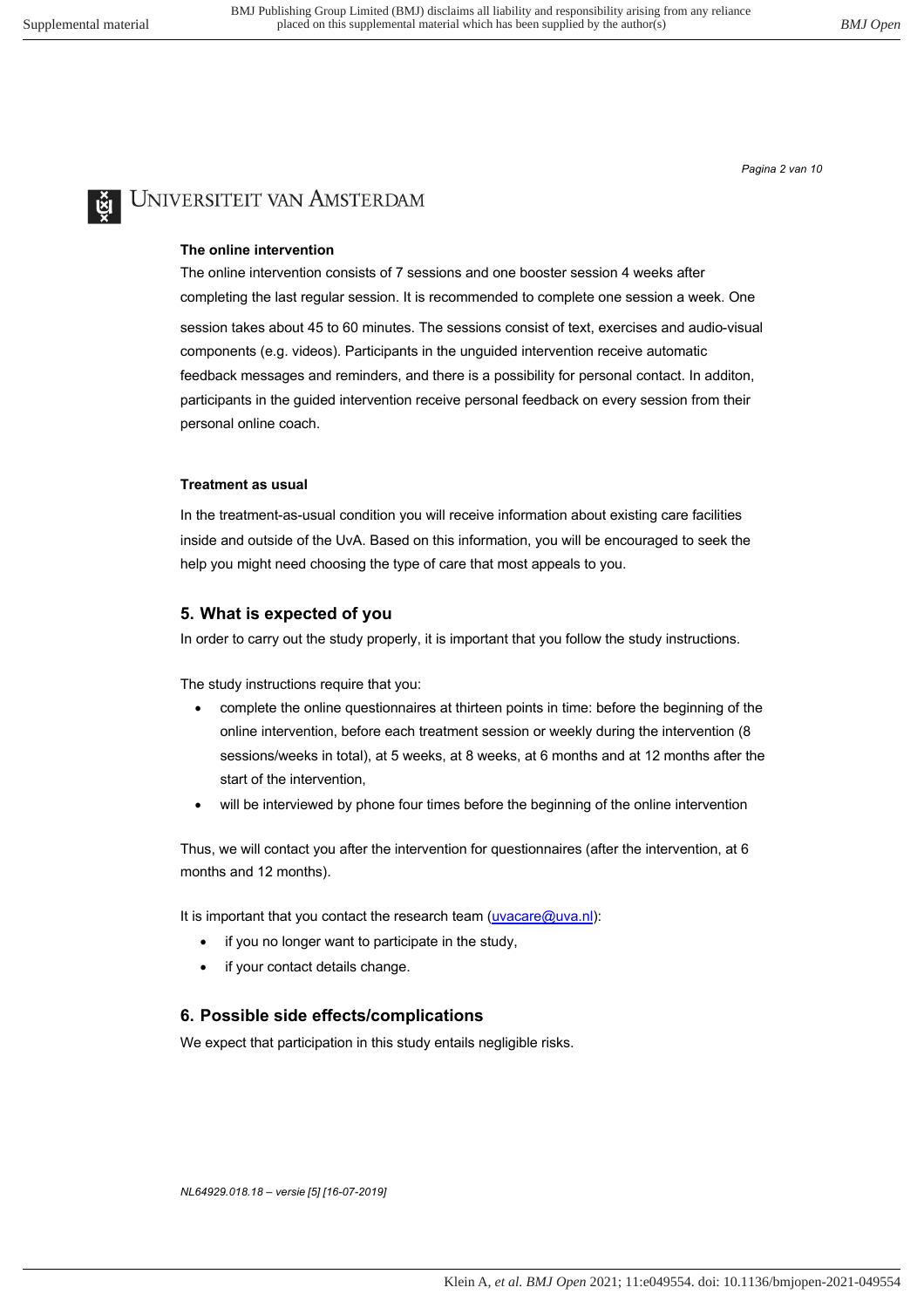*Pagina 3 van 10*



# UNIVERSITEIT VAN AMSTERDAM

#### **7. Possible advantages and disadvantages**

It is important that you consider the possible benefits and disadvantages before you decide to participate. An advantage of participating is the possibility of the guided or unguided online intervention. The intervention is 24 hours per day available. There is also the possibility of personal contact during this period. The intervention might have a positive effect on possible symptoms of depression and/or anxiety. Moreover, your participation may contribute to increased knowledge about the treatment and help us in determining its feasibility and efficacy for college students with symptoms of anxiety and/or depression. We expect that participation in this study does not entail any risks. However, it is possible that you may experience some levels of distress when participating in the diagnostic interview, filling out the questionnaires or working on the intervention, since elaborating on potential unpleasant emotions and working on your current problems might be confronting. In addition, participating requires some time and effort.

### **8. If you do not want to participate or you want to stop participating in the study**

It is up to you to decide whether or not to participate in the study. Participation is voluntary. If you participate in the study, you can always change your mind and decide to stop, at any time during the study. Moreover, you do not have to say why you are stopping. The data collected until that time will still be used for the study. If there is any new information about the study that is important to you, the investigator will let you know. You will then be asked whether you still want to continue your participation.

#### **9. End of the study**

Your participation in the study stops when:

- You have completed all the questionnaires
- You choose to stop
- The investigator considers it best for you to stop
- The government or Medical Research Ethics Committee decides to stop the study.

The study is concluded once all the participants have completed all the questionnaires of the study.

After processing the data, the investigator will inform you about the most important results of the study.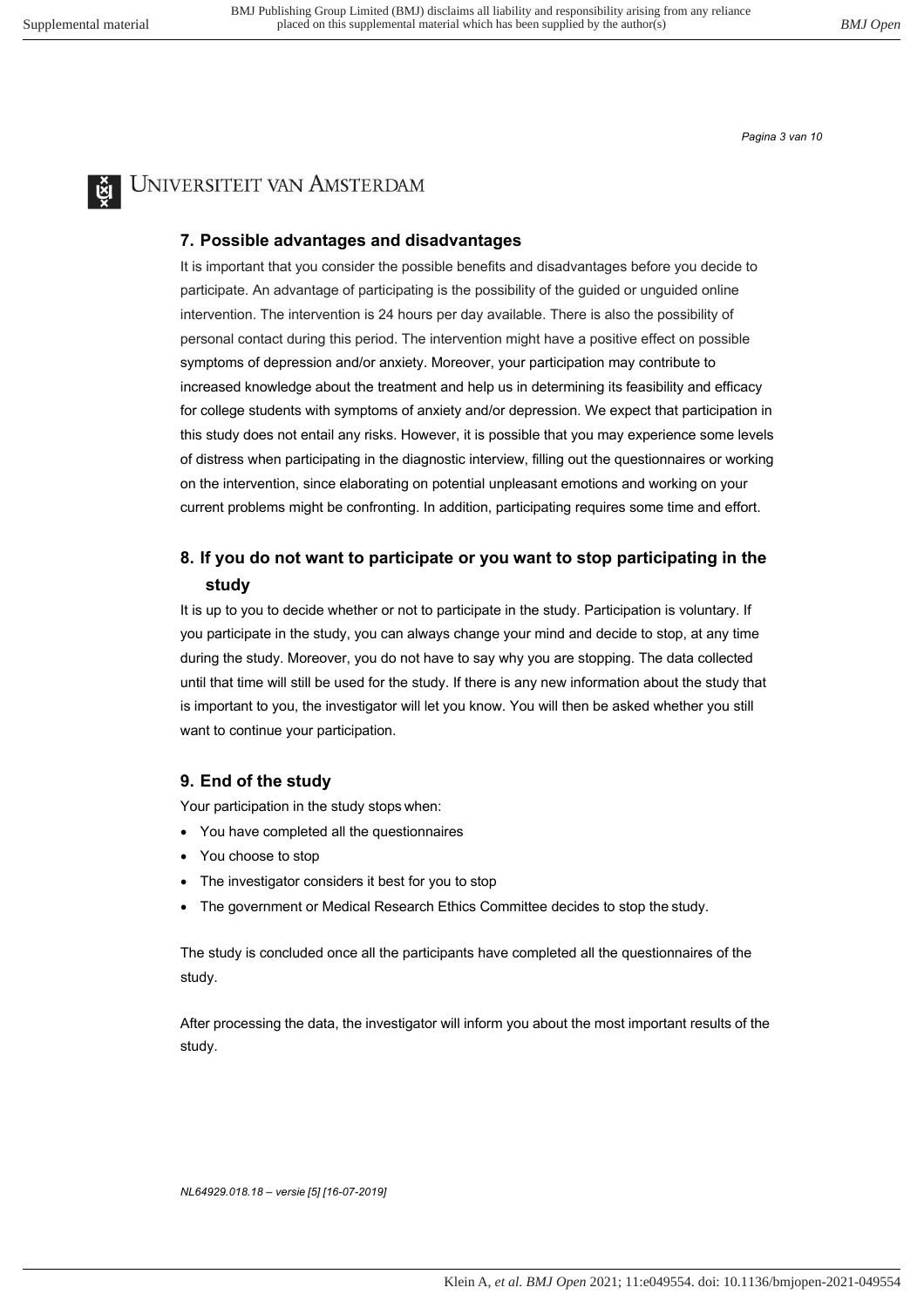*Pagina 4 van 10*

# UNIVERSITEIT VAN AMSTERDAM

#### **10. Usage and storage of your data**

Your personal data will be collected, used and stored for this study. This concerns data such as your name, address, date of birth and data about your health. The collection, use and storage of your data is required to answer the questions asked in this study and to publish the results. Your data will also be forwarded to the VU Amsterdam, governed by the same European guidelines for personal data protection. This, however, includes solely data that are essential for the study. We ask your permission for the use of your data.

#### **Confidentiality of your data**

To protect your privacy, any personal information that could identify you will be stored separately from your research data and will be given a code. Your name and other information that can directly identify you will be omitted. Data can only be traced back to you with the encryption key. The encryption key remains safely stored in the local research institute. The data that is sent to the sponsor will only contain the code, not your name or other data with which you can be identified. The data cannot be traced back to you in reports and publications about the study.

#### **Access to your data for verification**

Some people can access all your data at the research location. Including the data without a code. This is necessary to check whether the study is being conducted in a good and reliable manner. Persons who have access to your data for review are members of the research team who monitor the study, the principal investigators, and national and international supervisory authorities, for example, the Healthcare and Youth Inspectorate. They will keep your data confidential. The members of the research team will only trace back to an individual in the case of an emergency, e.g. suicidal ideation. In that case the research team will contact the participant and provide information on further help. It is therefore possible that the research team will contact you during the intervention. However, this is only the case if you consider hurting yourself and seem to be in need of extra help. We ask you to consent to this access.

#### **Retention period of your data**

Your data must be kept for 15 years at the research location.

#### **Storage and use of data for other research**

Your data may also be of importance for other scientific research in the field of web-based intervention in treating symptoms of depression and/or anxiety. To this end, your data will be stored for 15 years. You can indicate on the consent form whether or not you agree with this. If you do not agree with this, you can still participate in the current study.

#### **Withdrawing consent**

You can withdraw your consent to the use of your personal data at any time. This applies to this study and also to storage and use for future research. The study data collected until the moment you withdraw your consent will still be used in the study.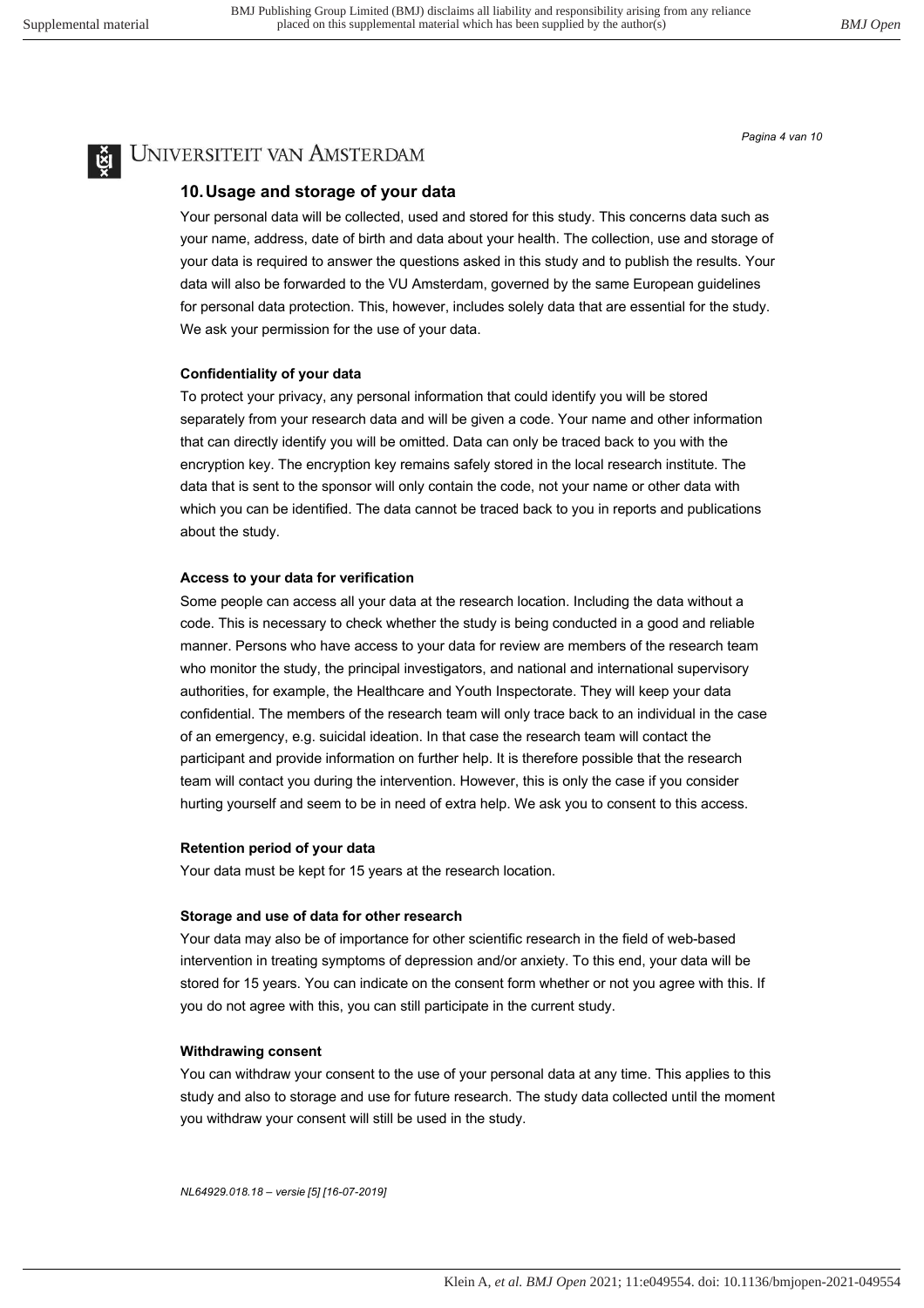*Pagina 5 van 10*

# UNIVERSITEIT VAN AMSTERDAM

#### **More information about your rights when processing data**

For general information about your rights when processing your personal data, you can consult the website of the Dutch Data Protection Authority.

If you have questions about your rights, please contact the person responsible for the processing of your personal data. For this study, that is:

Dhr. Prof Dr. Reinout Wiers, University of Amsterdam. See Appendix A for contact details.

If you have questions or complaints about the processing of your personal data, we advise you to first contact the research location. You can also contact the Data Protection Officer of the UvA (please see contact details in Appendix A) or the Dutch Data Protection Authority.

#### **Registration of the study**

Information about this study is included in a list of medical-scientific studies namely CCMO [NL64929.018.18/ToetsingOnline]. It does not contain any information that can be traced to you. After the study, the website may display a summary of the results of this study.

### **11. Compensation for participation**

The internet-based intervention used in the study is free of charge to you. Participants who will complete the follow-up assessments will be offered a voucher worth of 10 euros. Additionally, amongst every 100 of these students, a tablet will be granted. If you stop before the study is over, you will not receive a compensation for participation.

### **12.Any questions?**

If you have any questions, please contact the **study team** through email or phone (uvacare @uva.nl, secretary 020-5256830). If you would like any independent advice about participation in this study, you may contact dhr. drs. Daan Tempelman (D.A.J.Tempelman@uva.nl, 020-5254772). He knows about the study but is not involved in it.

If you have any complaints, you may contact the member of the Ethics Review Board (ERB) of the Faculty of Social and Behavioural Sciences (FMG) of the University of Amsterdam: dhr. dr. Wery van den Wildenberg, W.P.M.vandenWildenberg@uva.nl, 020-5256686. All the relevant details can be found in **Appendix A**: Contact details.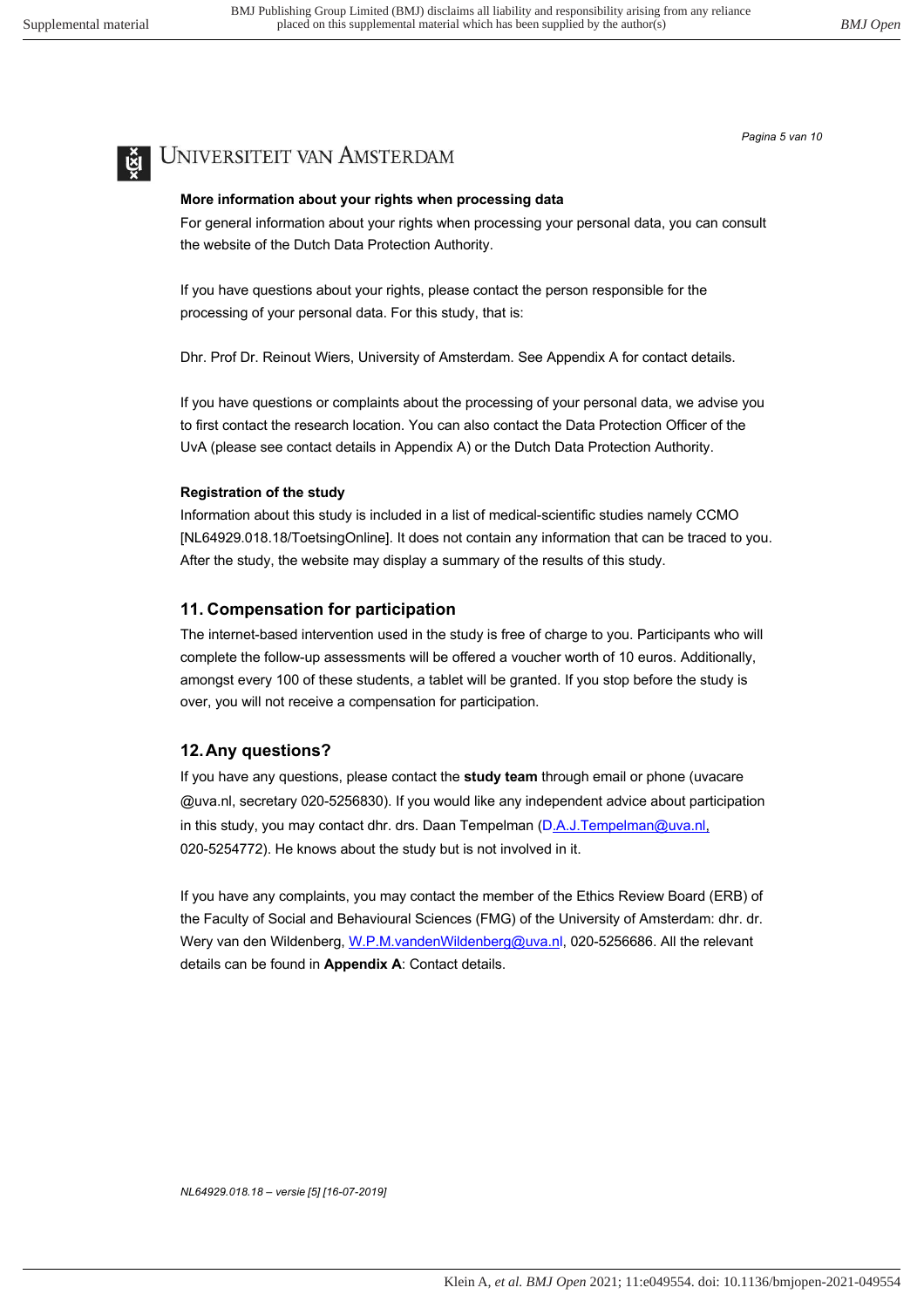

# **E** UNIVERSITEIT VAN AMSTERDAM

#### **13. Signing the consent form**

If you've had enough time to consider and you would like to participate in the study, we will ask you to confirm this in writing on the appended consent form. By your written permission you indicate that you have understood the information and consent to participation in the study. There are three ways to give your written consent:

• Print the consent form, check all relevant boxes, sign the form and send it via post to the following address (no stamp required):

> UvA-FMG Ontwikkelingspsychologie t.a.v. UvAcare (code 1041) Antwoordnummer 3521 1000 RA Amsterdam

- If you're not able to print and/or send the consent form you can use the link in the invitation e-mail to leave your address details. We will send an envelope with a printed form and a retour envelope. You can easily sign your consent and return the form via post.
- If you rather sign and give the form directly to us there are informed consent formsat the Secretaries Office of Developmental Psychology, that you can sign directly.

Any questions about the consent form will be answered by the research team. The signature sheet is kept by the researcher.

Thank you for your attention.

Kind regards,

- Mr. Dr. R. Wiers, professor Developmental Psychology
- Ms. Dr. A. Klein, Senior Researcher Developmental Psychology
- Mr. P. Vonk, director General Practitioners Practice UvA-HvA
- Ms. C. van der Heijde, Senior Researcher General Practitioners Practice UvA-HvA

#### **14. Appendices to this information**

- A. Contact details
- B. Informed Consent Form
- C. 'Medical Research Brochure: General information for Subjects'

*Pagina 7 van 10*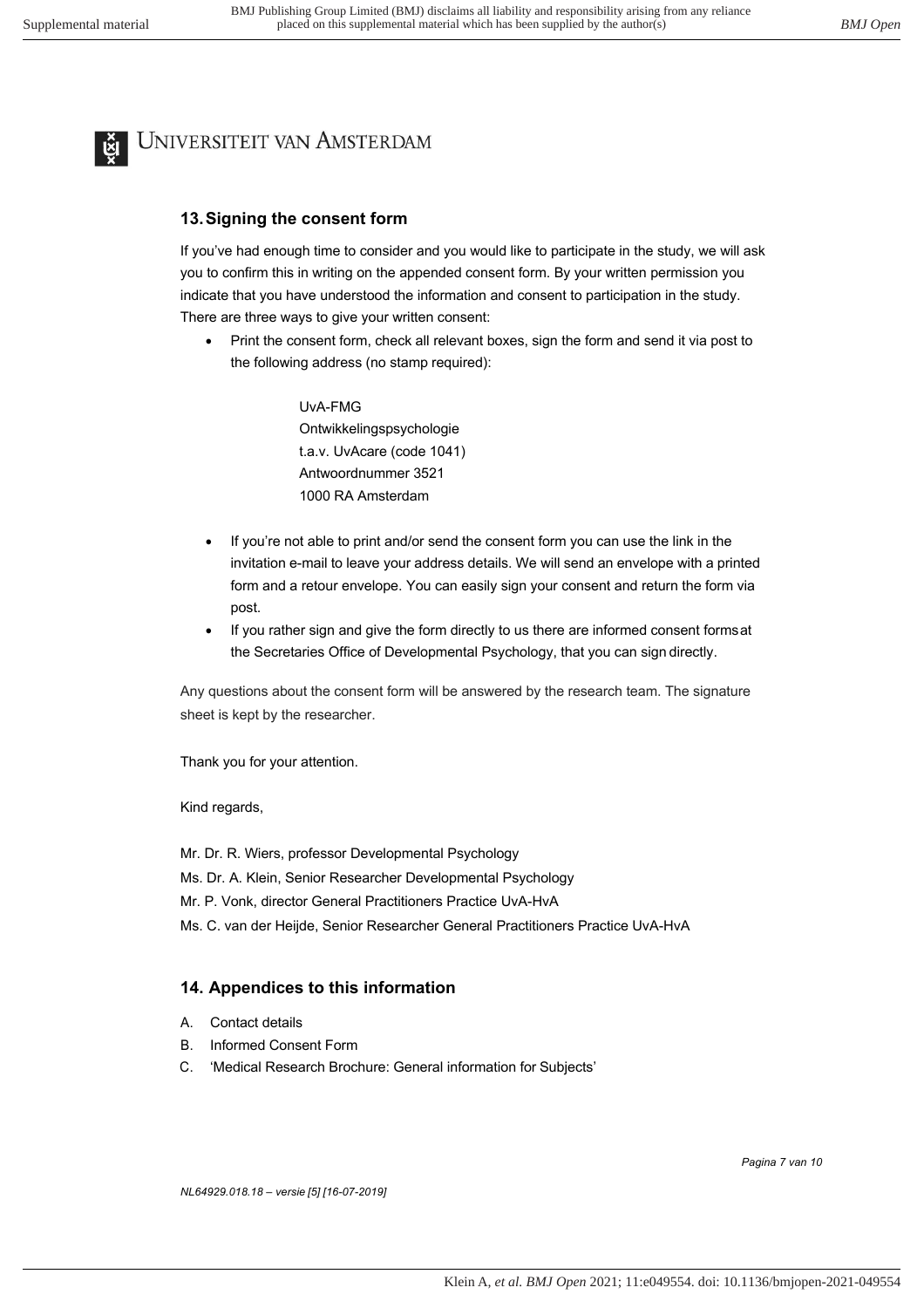# UNIVERSITEIT VAN AMSTERDAM

### **Appendix A: contact details**

### **Principal Investigators:**

Mr. Prof. Reinout Wiers, Professor Developmental Psychology

Ms. Dr. Anke Klein, Senior Researcher Developmental Psychology University of Amsterdam, Faculty of Behavioural and Movement Sciences Programme group Developmental Psychology Postbus 15916, 1001 NK Amsterdam

Secretary: Mrs. Helma Kruijk | E: W.G.S.M.Kruijk@uva.nl | T: 0205256830

Mr. Peter Vonk, MD, Director General Practitioners Practice UvA-HvA,

Ms. Dr. Claudia van der Heijde, Senior Researcher General Practitioners Practice UvA-HvA University of Amsterdam, Department of Research, development and prevention Oude Turfmarkt 151, 1012 GC Amsterdam

Secretary: Mrs. Ester van Run | E: E.M.M.vanRun@uva.nl | T: 0205252857

#### **Research team email: <b>uvacare@uva.nl**

#### **Independent expert:**

Dhr. Drs. Daan Tempelman General practitioner, Student Medical Healthservice UvA-HvA University of Amsterdam Oude Turfmarkt 151 1012 GC Amsterdam E: D.A.J.Tempelman@uva.nl | T: 0205254772

#### **Complaints contact:**

Dhr. Dr. Wery van den Wildenberg Faculty of Behavioural and Movement Sciences Programme group Developmental Psychology Postbus 15916, 1001 NK Amsterdam E: W.P.M.vandenWildenberg@uva.nl | T: 0205256686

*NL64929.018.18 – versie [5] [16-07-2019]*

*Pagina 8 van 10*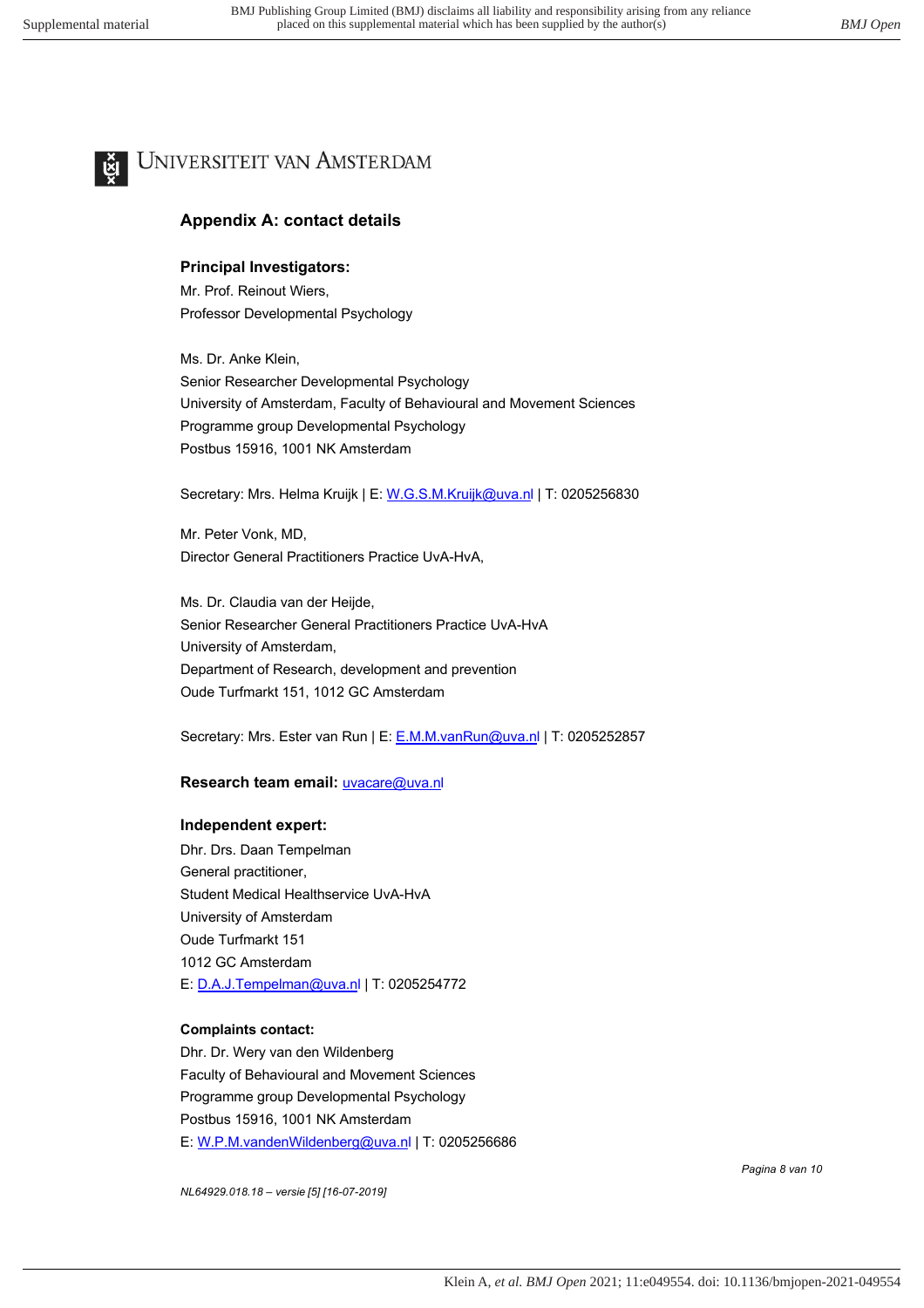

# UNIVERSITEIT VAN AMSTERDAM

**Data Protection Officer:** Mw. mr. drs. J.M.C. Krol Spui 21, Kamernummer: 1.18 1012 WX Amsterdam E: fg@uva.nl

*Pagina 9 van 10*